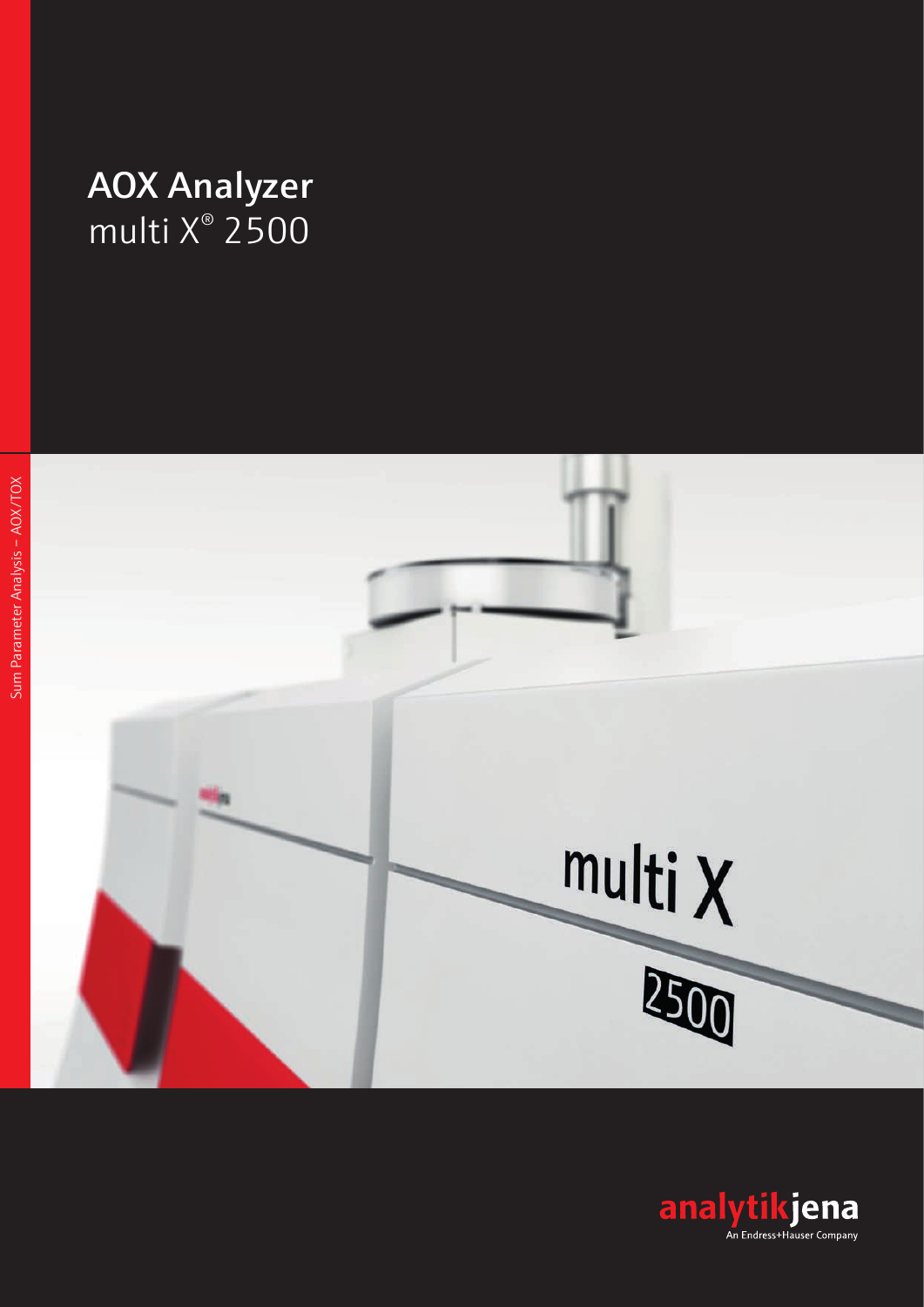# [multi X® 2500](https://www.analytik-jena.de/en/analytical-instrumentation/products/aoxtoxeox/multi-xr-2500.html?utm_source=Brochure-multiX-en&utm_medium=PDF&utm_campaign=multiX)

2

multi  $X^{\circledast}$  – a generation of AOX analyzers that is setting standards – flexible, reliable, easy to operate, and capable of much more than just AOX/EOX/POX analysis.

The [multi X® 2500](https://www.analytik-jena.de/en/analytical-instrumentation/products/aoxtoxeox/multi-xr-2500.html?utm_source=Brochure-multiX-en&utm_medium=PDF&utm_campaign=multiX) is a multi-talent to be applied in many areas, from TOC measurement, important for water analysis, to the determination of TX/TOX concentrations in challenging matrices. Our instrument development focuses on simple operation, flexibility of the analysis system as well as a high degree of automation, stability and precision in instrument performance. This directly results in reliable results, maximum sample throughput and low operating costs.

#### multi  $X^{\circledast}$  – experience the innovation:

- Double Furnace: For optimum adaptation to each sample matrix
- Cool Cell: Patented wide-range coulometer for comfortable analysis of concetrations from trace to percentage range
- Speed Load: Highly efficient sample preparation systems
- Flame Sensor: Matrix-optimized quantitative combustion even for unknown samples



|        |  |    | 石林<br><b>V</b> |
|--------|--|----|----------------|
| ٠<br>ł |  |    | analytikjena   |
|        |  | H, |                |
|        |  |    |                |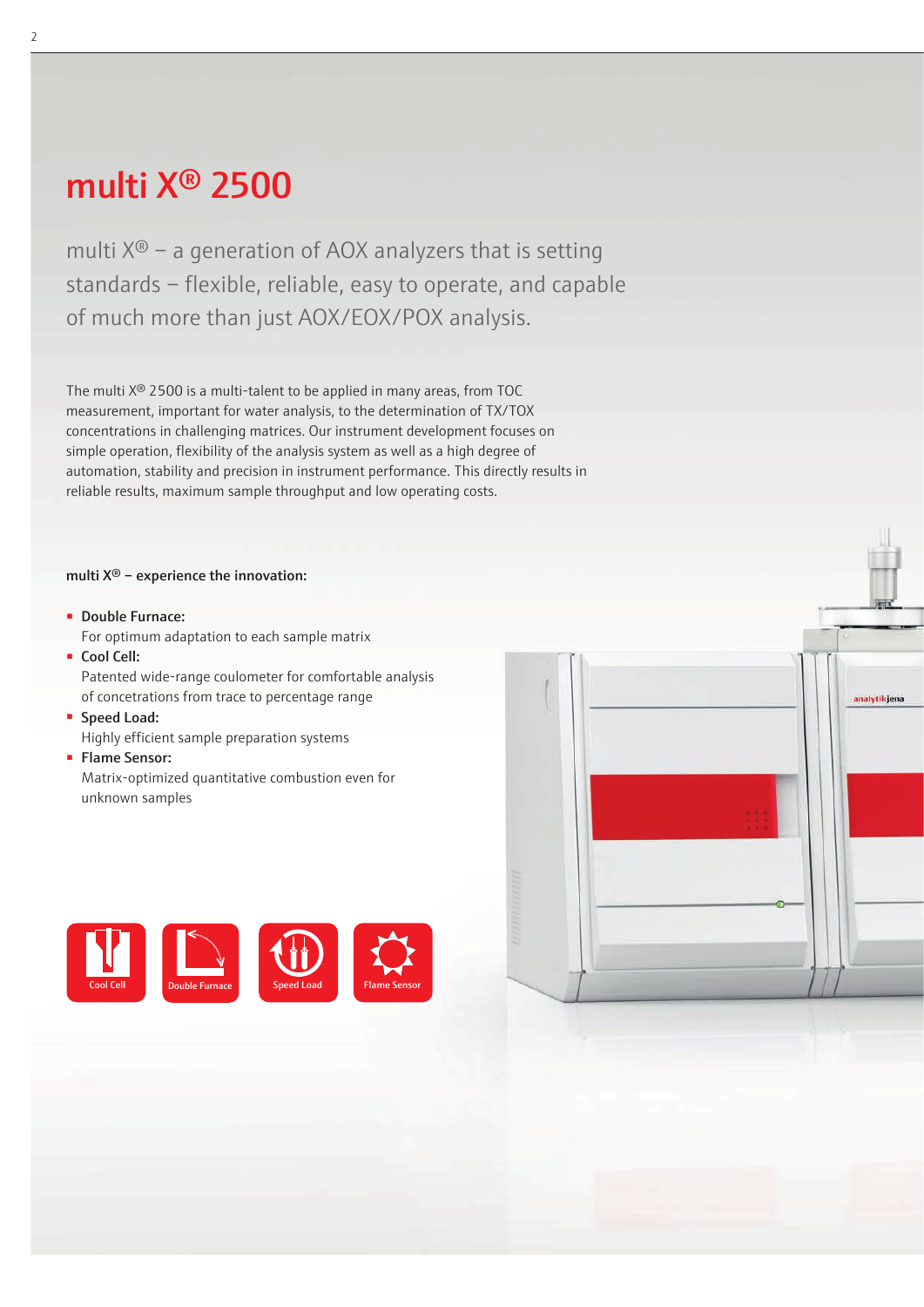# multi X<sup>®</sup> 2500

 $\overline{3}$ 

AOX analyzer

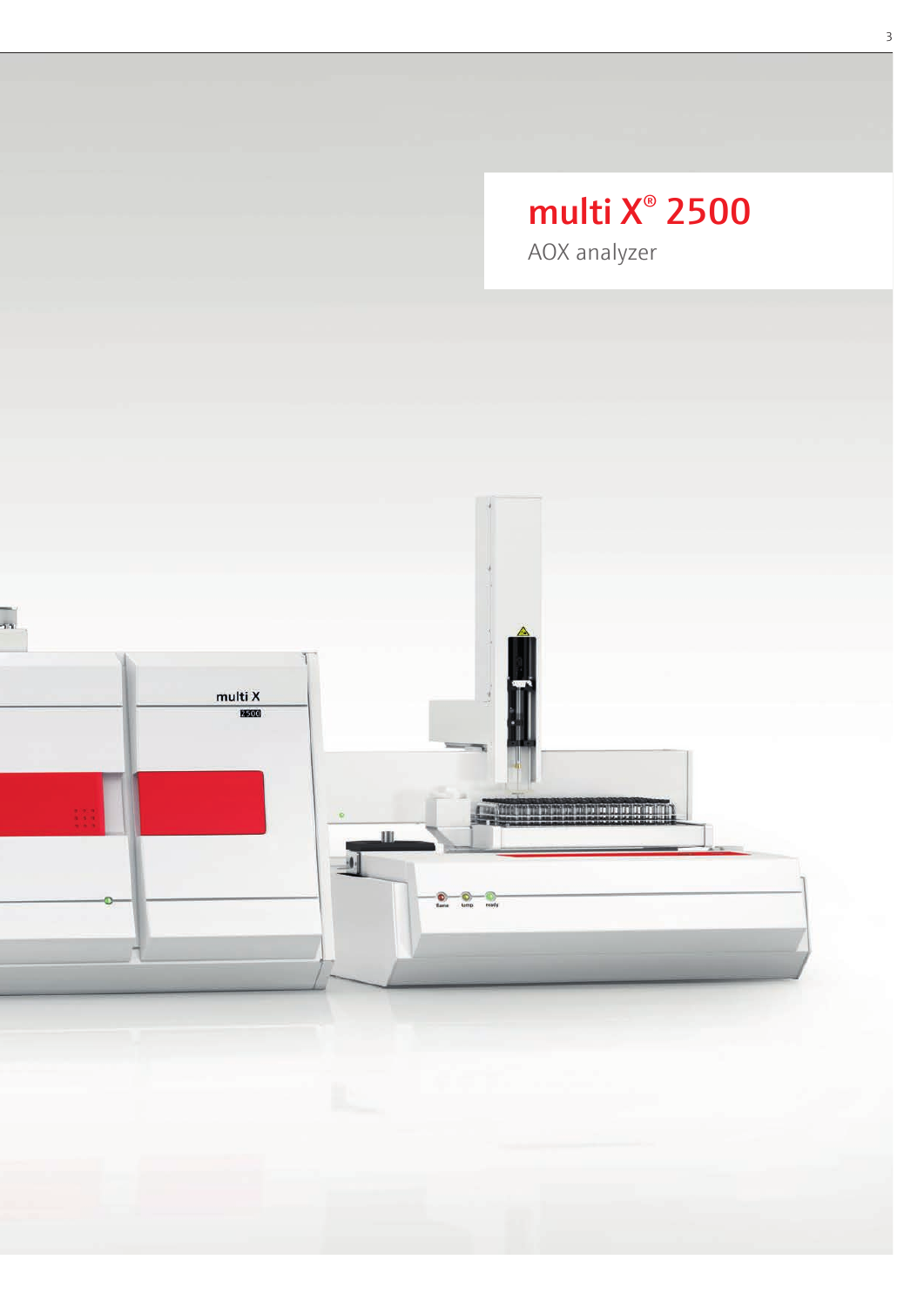# [multi X® 2500](https://www.analytik-jena.de/en/analytical-instrumentation/products/aoxtoxeox/multi-xr-2500.html?utm_source=Brochure-multiX-en&utm_medium=PDF&utm_campaign=multiX)  [The Market Leader. And for a Good Reason!](https://www.analytik-jena.de/en/analytical-instrumentation/products/aoxtoxeox/multi-xr-2500.html?utm_source=Brochure-multiX-en&utm_medium=PDF&utm_campaign=multiX)

The innovative double furnace technology with tilting furnace combines the advantages of vertical and horizontal combustion in one analysis system. A design that sets standards.



Straightforward operation, rapid operational readiness, and a minimum amount of maintenance are only a few of the many advantages the multi  $X^{\circledast}$  2500 has to offer. The intelligent multiWin® software, the fast changeover between column and batch method and the user-friendly design ensure outstanding ease of use and efficiency.

Sophisticated automatic sampling systems allow both fully and partially automated AOX determination in combination with our versatile sample preparation systems.

[multi X® 2500](https://www.analytik-jena.de/en/analytical-instrumentation/products/aoxtoxeox/multi-xr-2500.html?utm_source=Brochure-multiX-en&utm_medium=PDF&utm_campaign=multiX) is THE answer to increasing costs and a growing number of samples. Developed as a particularly efficient and low-maintenance AOX analysis system with extremely low operational costs, multi X® 2500 provides you with reliability, true flexibility, precision, and a high level of ease of use.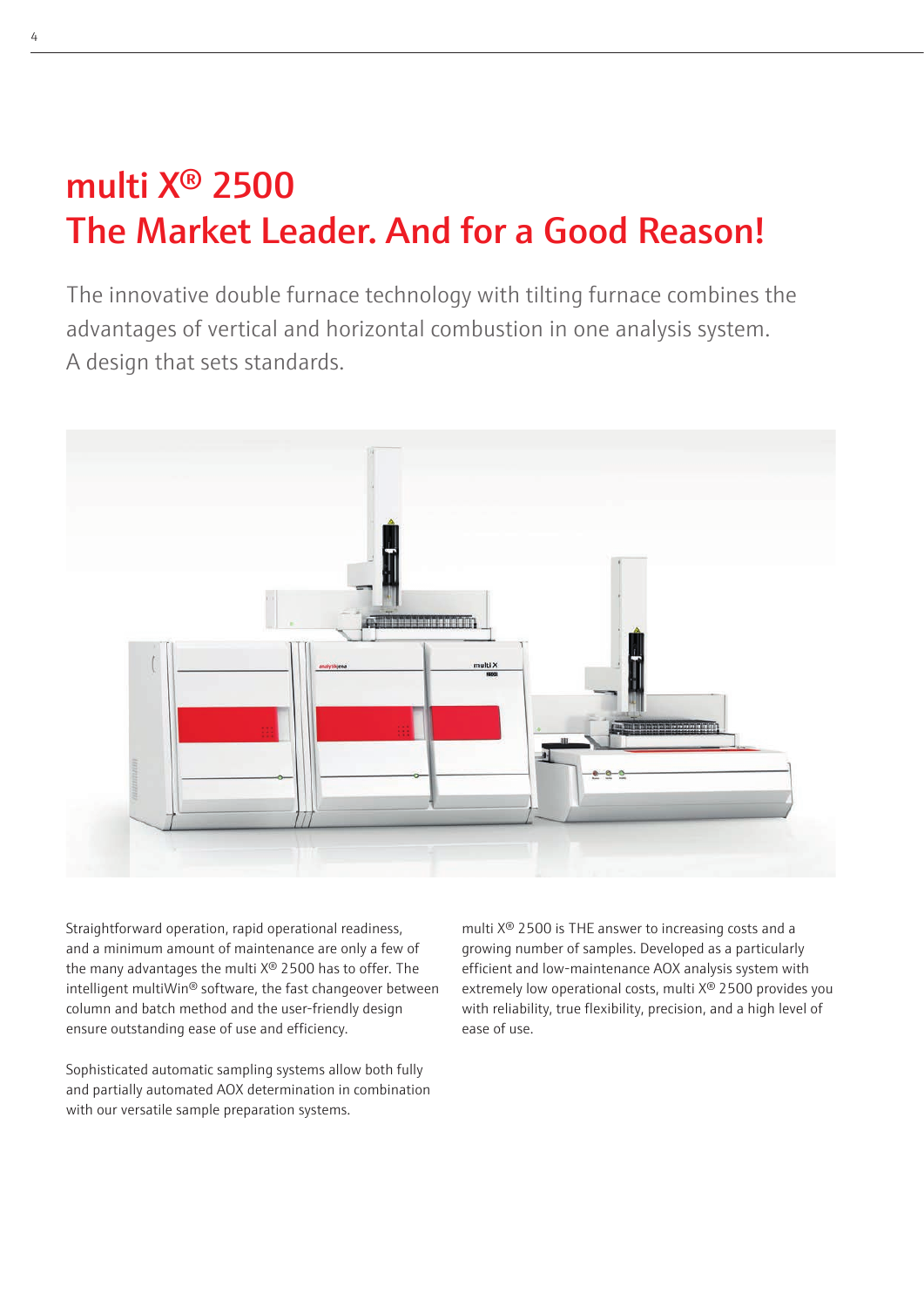#### [multi X® 2500 — Impressive highlights](https://www.analytik-jena.de/en/analytical-instrumentation/products/aoxtoxeox/multi-xr-2500.html?utm_source=Brochure-multiX-en&utm_medium=PDF&utm_campaign=multiX):

- Uniquely wide application spectrum AOX, EOX, POX, TOC, TX/TOX analysis
- Free selection of the furnace mode vertical and horizontal sample feeding in one system
- Analysis of AOX samples prepared according to the column or batch method within the container or directly after pushing the activated carbon out of the columns, with only one system
- Versatile automatic sampling systems automated with unique throughput for all parameters using only one sampler
- Effective analysis high sample throughput, precise measurements, low operational costs
- Unique wide-range coulometer for precise measurements in the range from ng to mg
- Integrated high performance gas-box (HPGB)
- Self Check System (SCS)
- Intuitive software quidance
- System Performance Check
- Minimal amount of maintenance

#### Plug-and-Play

After the start, the multi X® 2500 independently tests all components and functions. Applicable method packages are automatically loaded. For existing sampling systems, the active configuration is determined and automatically transferred into the multiWin® software configuration. Your multi X® 2500 independently adjusts all settings. You only have to press the start button!

#### Double Furnace Technology

The globally unparalleled double furnace technology enables the fast changeover between vertical and horizontal applications in a single instrument. That means fast and optimal adjustment for each sample matrix with minimal expense. As an essential component of uniquely flexible operation, double furnace technology comes with the multi X® 2500 standard equipment.

#### High Performance Gasbox (HPGB)

AOX, EOX or POX – regardless which measuring method you have selected, the maintenance-free, integrated gasbox provides the utmost operational safety and reliable analysis results. It guarantees a stable gas flow for complete combustion, and is automatically regulated by the system. Thanks to the integrated electronic flow sensor, the operator can directly check the system for leak-tightness at any time. Time-consuming and imprecise adjustment and constant visual inspection of the rotameter display are a thing of the past.

#### HPGB — Your Benefits

- Maximum operational safety
- Unmatched ease of use
- Guaranteed quantitative sample decomposition
- Reliable analysis results
- Reduced amount of maintenance
- Easy operation
- Minimal operational costs

#### Self Check System (SCS)

To ensure trouble-free and fully automated operation, each multi X® 2500 is equipped with the SCS. It continuously checks all parameters that are important for instrument safety and the quality of the analyses. The result: impressive performance and perfect measurement results!

#### SCS — Your Benefits

- Maximum operational safety with minimal operating effort
- Best suited for 24-hour operation in the conventional laboratory
- Timesaving, automatic identification and conditioning of all modules
- Independent monitoring of maintenance intervals
- Automatic system shutdown in case of system failure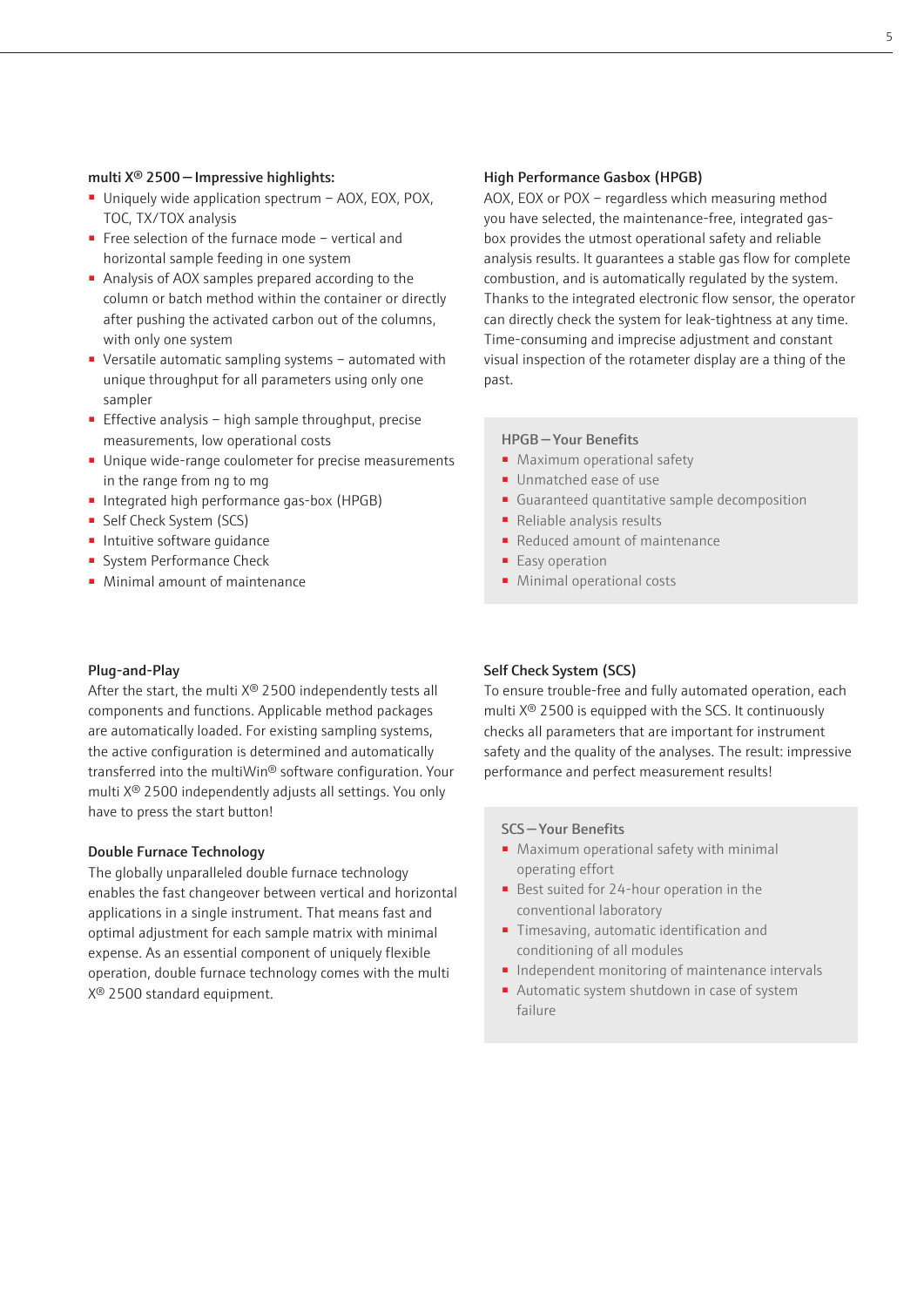# [Optimal Adjustment – for Each Sample Matrix](https://www.analytik-jena.de/en/analytical-instrumentation/products/aoxtoxeox/multi-xr-2500.html?utm_source=Brochure-multiX-en&utm_medium=PDF&utm_campaign=multiX)

Whether ultra-fast AOX routine analysis in the vertical operation mode or reliable determination of the smallest EOX trace concentrations in the horizontal operation mode, double furnace technology allows you to freely select the best combustion mode for your application.

Experience unique flexibility! The multi X® 2500 combines vertical and horizontal mode in one and the same instrument. In next to no time, the furnace is set up in vertical or horizontal mode and automatically ready for safe operation.

Through the use of flame sensor technology, the combustion process is temporally optimized and automatically adjusted to match the specific requirements of your sample matrix. The [multi X® 2500](https://www.analytik-jena.de/en/analytical-instrumentation/products/aoxtoxeox/multi-xr-2500.html?utm_source=Brochure-multiX-en&utm_medium=PDF&utm_campaign=multiX) easily handles quantitative, trouble-free combustion, even of derived fuels.

 $Ar/O<sub>2</sub>$  -

Sample introduction: liquid / gaseous/ solid AOX, EOX, POX, TOC

#### Advantages of the vertical sample feed:

- Especially well-suited for AOX analysis using the batch and column method
- Optimal for the AOX direct feed
- Fast analysis
- Small bench space required
- Low operating costs
- Also suited for EOX, POX, and TOC determination

#### Advantages of the horizontal sample feed:

- Especially well-suited for the EOX determination
- Optimal for EOX extracts with a high percentage of light volatile components and resinous components
- Suited for the AOX determination using the column and batch method
- Suited for the determination of chlorine in solids and liquids, for example in derived fuels and used oil
- Time-optimized and matrix-optimized combustion process
- Flame sensor technology effectively prevents the formation of soot with difficult samples

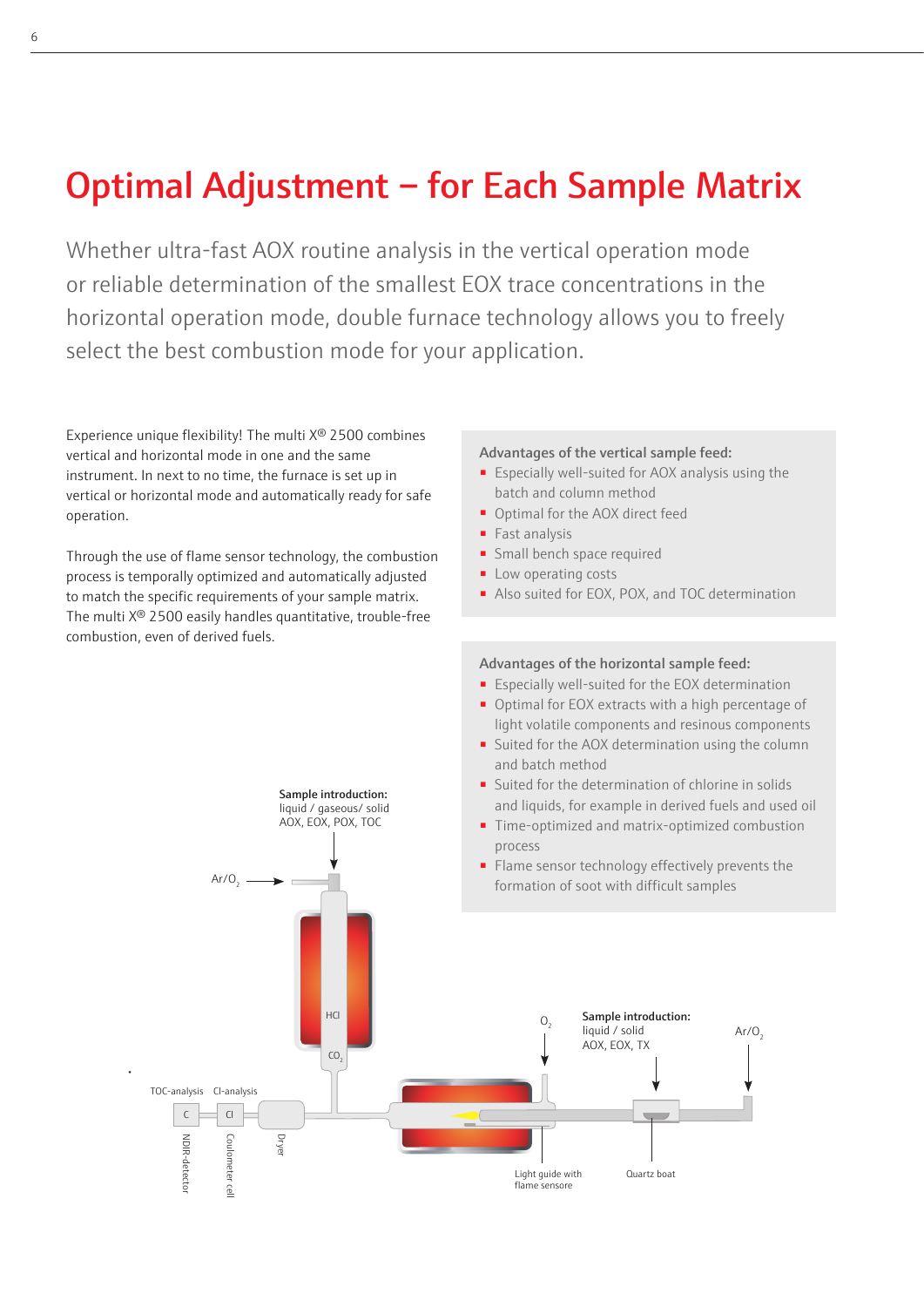### Effortless Sample Preparation

Get to know perfectly harmonized concepts of sample preparation and analysis! Remain flexible and cost-effective with a system that greatly minimizes idle time and increases the throughput of AOX samples.

#### APU 28

The automatic sample preparation system APU 28 allows sample preparation for AOX determination according to the column method. The individual samples are processed immediately one at a time. The first samples are available for analysis shortly after adsorption. The specified adsorption rate is maintained due to highly precise pump technology.

Extremely short and direct paths as well as the absence of any valve technology minimize the maintenance effort. System care and routine maintenance are done within a few minutes.

In addition, the APU 28 SPE allows sample preparation according to the SPE method. Adsorption on the SPE column, eluting and adsorption on the activated carbon are done fully automatically and without any manual intervention. Simple and unrivaled!

A world-wide unique two-channel system: the APU 28 S doubles the speed in sample preparation. Two samples are enriched simultaneously.

As a result, 28 samples can be prepared for analysis in one run, without intervention and within short time – fully automated and compliant with standard methods. APU 28 S significantly speeds up sample preparation, the step that significantly influences the speed of AOX analysis.

#### APU *sim*

This automatic adsorption unit for preparing samples for AOX determination according to the column method provides simultaneous sample preparation of up to six samples. Sample volume, wash volume and flow rate are adjusted individually and variably. Thanks to its robust design and easy handling, water samples of all kinds are enriched on active charcoal in next to no time.

#### AFU 3

For the automation of the batch method, the automatic filtration unit AFU 3 is an indispensable part of the routine. After the adsorption process, three samples can be filtered simultaneously with gas pressure and transferred quantitatively to the filter container using a washing solution.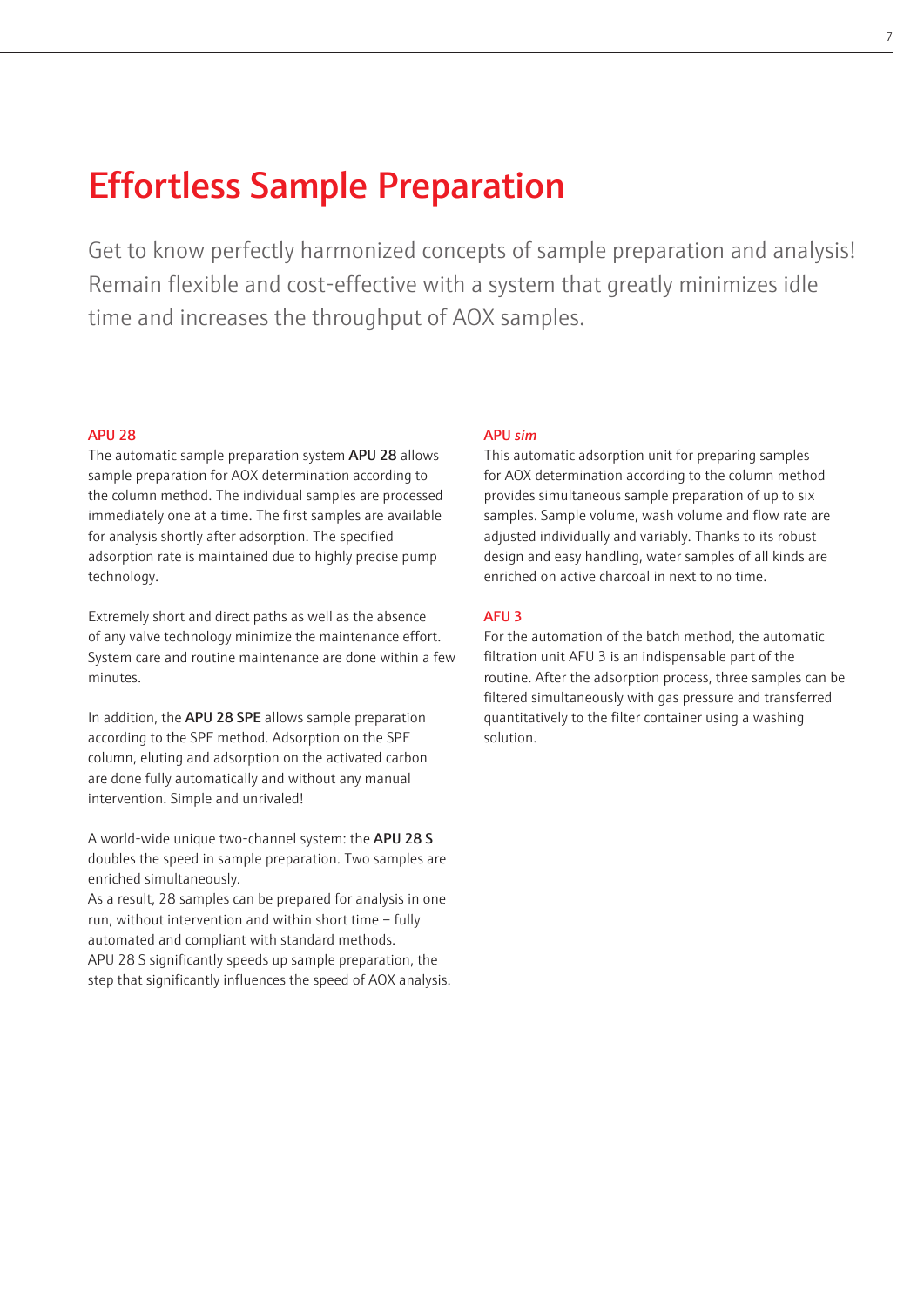# [Sample Feed – Reliable. Fast. Individual.](https://www.analytik-jena.de/en/analytical-instrumentation/products/aoxtoxeox/multi-xr-2500.html?utm_source=Brochure-multiX-en&utm_medium=PDF&utm_campaign=multiX)

A multitude of samplers allows adaptation to individual needs – from manual operation to fully automated sample feed for all applications.

#### Versatile automatic sampling systems

For efficient, convenient, and uniquely flexible operation, diverse automatic sampling systems are available for the complete automation of the measurement procedure. You can analyze samples prepared according to the column or batch method with the quartz container. Without retrofitting the system! In one sample sequence! With the optional direct feed, you are able to analyze only the loaded charcoal after pushing it out of the columns.

#### Advantages of the quartz container feed:

- Protection of the sample from environmental impacts
- Especially well-suited for trace concentrations of AOX
- Minimal AOX blank values
- Particularly well-suited for small and medium-sized sample series
- Less wear on the combustion tube

#### Advantages of the direct feed:

- Especially well-suited for high AOX concentrations
- Maximum sample throughput
- Particularly well-suited for large sample series

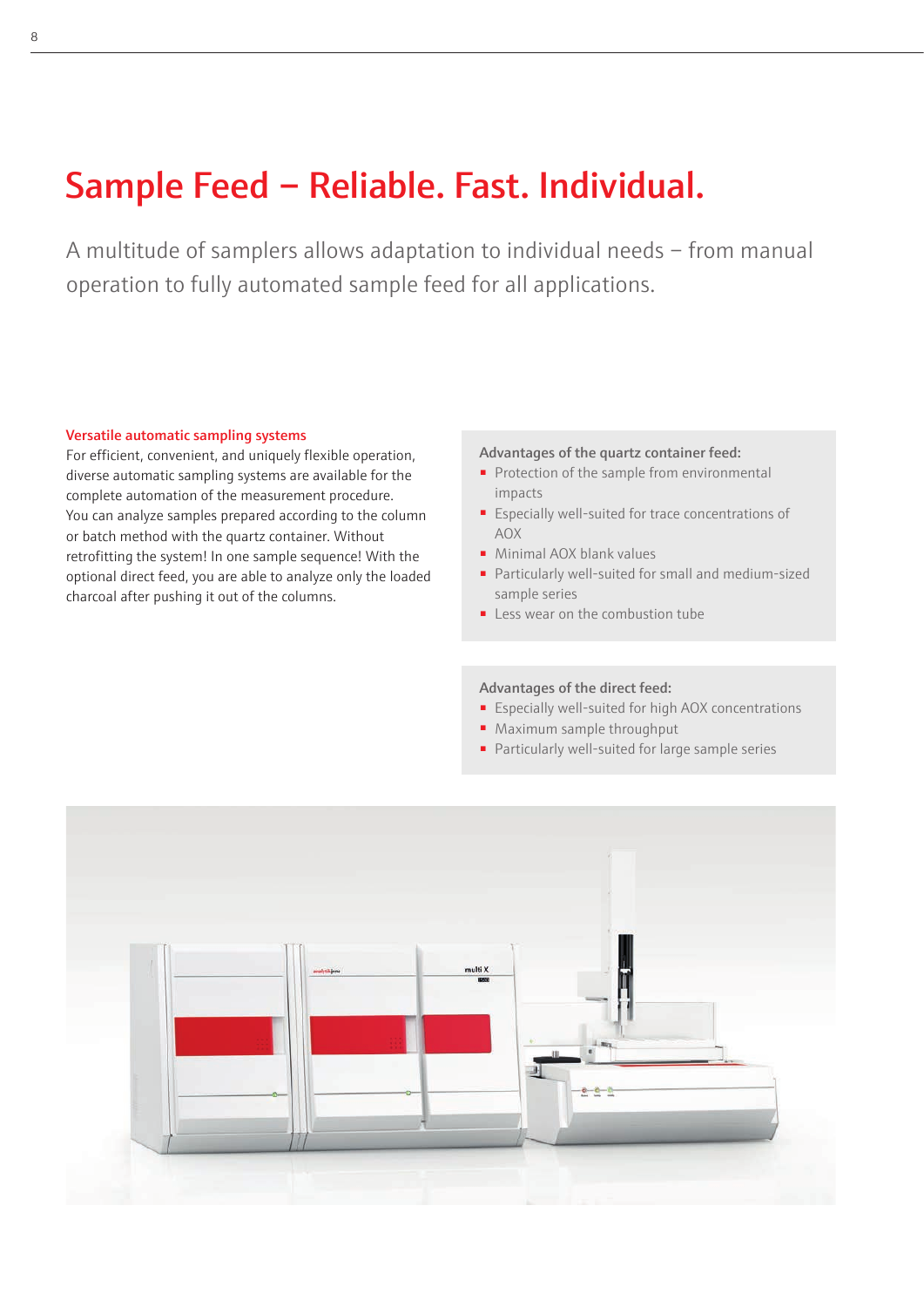



The fully automated samplers of the autoX series ensure an unmatched sample throughput in the vertical and horizontal operation mode. A special quartz container technology and the sophisticated protective covering of the sampler shield the charcoal from environmental impacts. An additional purging of the sample rack with inert gas is not necessary.

The autoX samplers also allow the direct feed of samples, if required. Therefore, the charcoal is pushed out of the columns. With direct feed, you can use the maximum capacity of the combustion tube and increase the sample throughput.

In vertical operation mode, the samples are loaded via a gas lock. Completely maintenance-free, this provides a fast and reliable measuring process without complicated mechanics.

The autoX samplers are available in different versions to optimally adapt the multi X® 2500 to your laboratory requirements.

#### autoX 36

The automatic sampler autoX 36, for small AOX sample series in the vertical mode, introduces up to 36 samples, prepared according to batch or column method, into the instrument within one sequence.

#### autoX 112

The autoX 112 allows an extremely high sample throughput in the vertical and horizontal mode for large AOX sample series using the column or batch method. In vertical mode, the charcoal is fed into the combustion system together with the container or directly after pushing it out. In horizontal mode, AOX samples can also be introduced via the boat inlet. The analysis of the parameter EOX can be automated in vertical operation by means of direct injection into the combustion tube as well as in horizontal mode using the boat inlet. The optional flame sensor technology guarantees residue-free combustion.

#### autoX 112 — Your Benefits

- AOX/EOX vertical and horizontal
- Automatic feed of up to 112 samples
- Quartz container feed or direct feed
- Racks for containers, sample vials, sample boats
- Also suited for the TOC determination

#### Autoinjector

An autoinjector allows the exact dosing of EOX samples using standardized filling volumes. The injection speed is controlled by the multiWin® software. You dose samples as an autosampler.

Whether AOX or EOX, vertical or horizontal – with the multi X® 2500 you are flexible in application and efficient in operation. The optimal combination of sample preparation and sample feed always guarantees flexibility, speed and low operational costs for your requirements.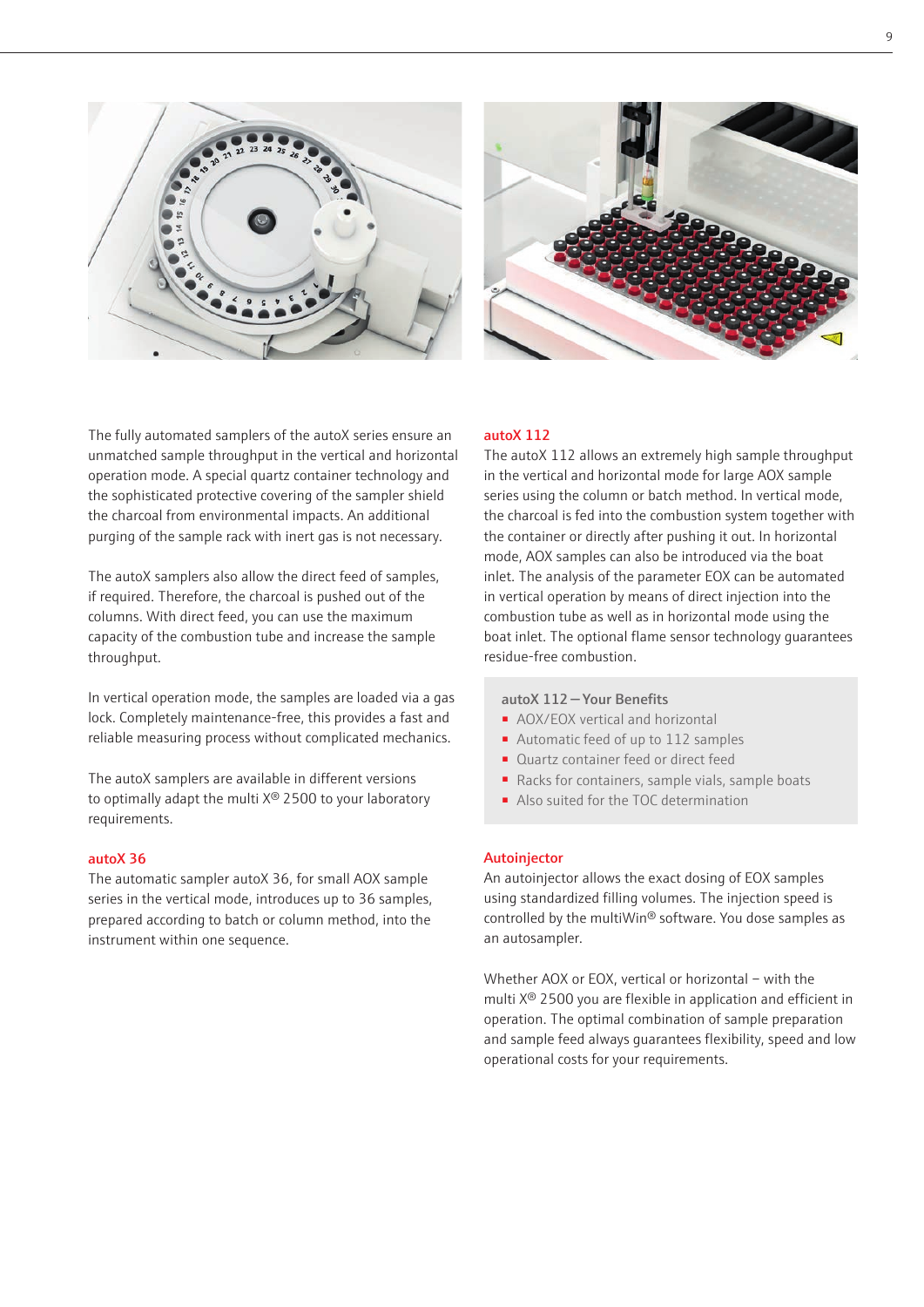### [Precise Analysis Made Easy](https://www.analytik-jena.de/en/analytical-instrumentation/products/aoxtoxeox/multi-xr-2500.html?utm_source=Brochure-multiX-en&utm_medium=PDF&utm_campaign=multiX)

A patented measuring cell adjusted to match all measurement tasks guarantees precise analysis. Even with large concentrations, overtitration is impossible. An extremely dynamic operating range with increased sensitivity provides reliable analysis of samples with unexpectedly high AOX concentrations.

#### Highly sensitive detection for precise results

The measuring cell of the multi  $X^{\circledast}$  2500 has a compact and robust design. The optimal protection from the effects of ambient light, the self-cleaning silver anode and the unique cooling system guarantee highest sensitivity, long-term stability and an operator comfort you do not want to miss. The measuring cell and the electrolyte are designed for maximum sample throughput and adjusted to the operation of the automatic sampler. With multi X® 2500 you analyze large sample series with intensely changing concentrations without any special effort. No need for changing the electrolyte. The patented detection of the [multi X® 2500](https://www.analytik-jena.de/en/analytical-instrumentation/products/aoxtoxeox/multi-xr-2500.html?utm_source=Brochure-multiX-en&utm_medium=PDF&utm_campaign=multiX)  meets all requirements of AOX analysis.

A special wide-range coulometer guarantees a wide dynamic measuring range and enables the adaptation to diverse analytical tasks while maintaining a unique sensitivity. EOX determination in the trace range or high TX concentrations in derived fuels are handled with ease.

Thanks to innovative ceramic technology, the multi X® 2500 is equipped with an extremely robust and durable electrode. The combination electrode combines indicator electrodes and a generator cathode in one. This requires no diaphragm or salt bridge and is therefore quickly ready for operation and maintenance-free.

#### Your Benefits

- Wide-range coulometer with high dynamic measuring range
- Unique sensitivity to trace concentrations
- Also suited for TX concentrations in the percent range
- Extremely low-maintenance
- Fast titration, overtitration is impossible

#### Software that reliably guides you to your goal

The self-explanatory multiWin® software is your personal assistant and consultant. It easily guides through the entire menu, from the system start to system shut-down, at the end of the working day. It monitors and controls all relevant system parameters. It checks the system performance and the analysis quality. It delivers a clear presentation of the measurement results in individual analysis reports, and much more.



Coulometer cell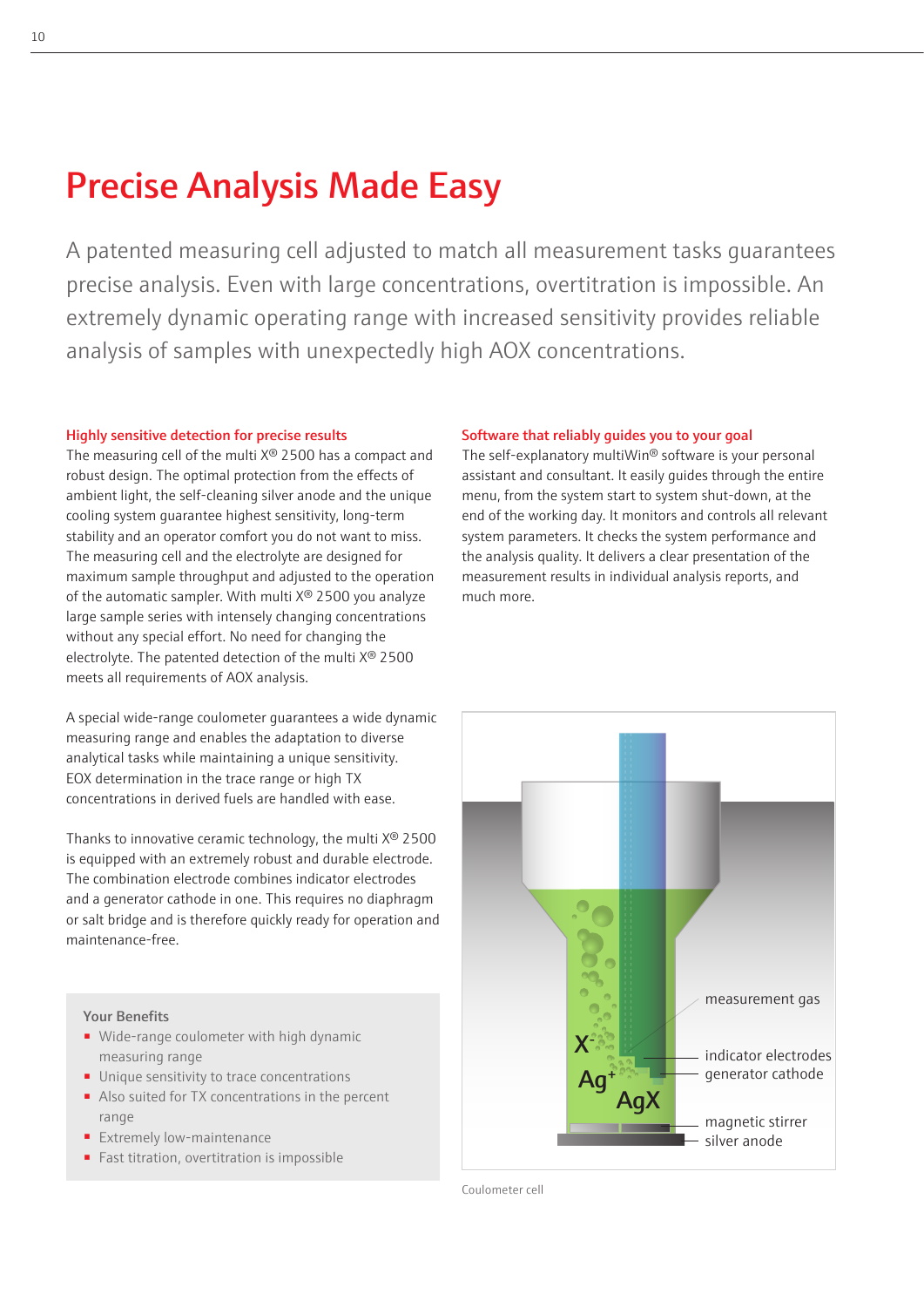## Uniquely Reliable. – Uniquely Versatile.

Unparalleled versatility opens up new horizons and gives you the security to handle all analytical requirements in next to no time.

Benefit from an advanced concept: a single analyzer for AOX, EOX, POX, TOC, and TX/TOX analysis operating in vertical and horizontal mode. Determine the various parameters quickly and reliably.

Features such as the innovative gas-box, optimized standard methods and the Self Check System (SCS) ensure the quantitative decomposition of the various sample matrices. Even demanding samples, such as derived fuels and polymer waste, are easily analyzed thanks to the optional flame sensor.

With versatile sample preparation systems and flexible options for automation, you can quickly and automatically prepare diverse samples, such as drinking water, groundwater, sludge, sediment, wood, and combustibles for the determination of relevant environmental parameters. Thanks to ready-made methods, the [multi X® 2500](https://www.analytik-jena.de/en/analytical-instrumentation/products/aoxtoxeox/multi-xr-2500.html?utm_source=Brochure-multiX-en&utm_medium=PDF&utm_campaign=multiX) can be adjusted in next to no time to match diverse measurement tasks. This enables a uniquely high sample throughput.

Environmental analysis made easy! With the multi X® 2500, you are well prepared for all requirements. And you can rely on fast, precise and cost-effective analysis.